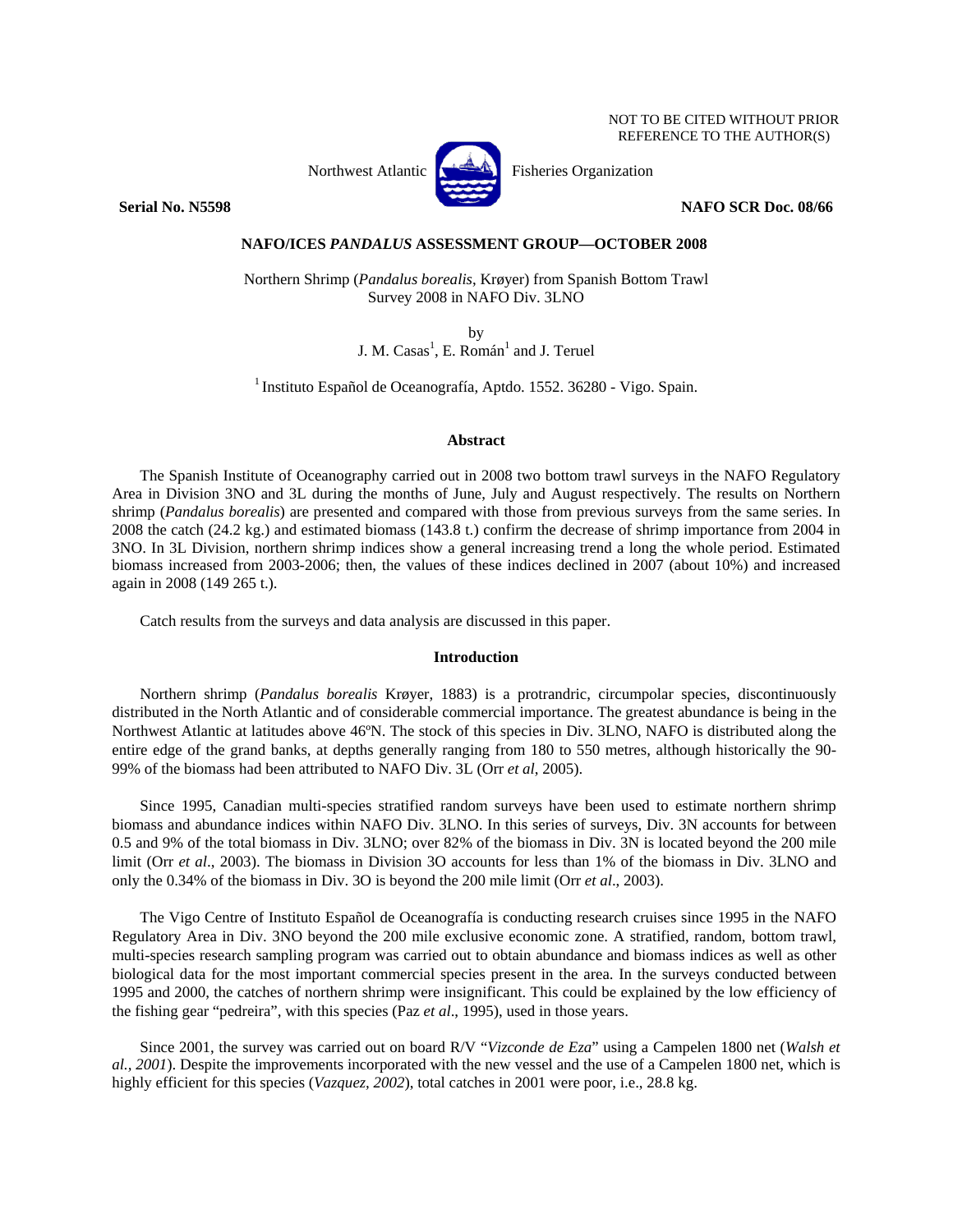From 2002 year a significant increase of the catches of northern shrimp was noted in 3NO Division with catches bigger than 300 kg.

Also, since 2003 a new research survey was conducted in Division 3L as an extension of the survey carried out in 3NO (Román *et al.*, 2008). The estimated biomass in 3L Division always was very superior to that estimated in 3NO.

This work presents data on the geographical distribution in the NAFO Regulatory Area (Div. 3LNO), on biomass, length frequencies, age structure and length-weight relationship of catches of northern shrimp on Spanish bottom trawl surveys 2008.

## **Materials and Methods**

The 2008 Spanish bottom trawl surveys were carried out from the  $27<sup>th</sup>$  of May to  $16<sup>th</sup>$  of June in 3NO and from  $24<sup>th</sup>$  of July to  $11<sup>th</sup>$  of August in 3L, following set guidelines previously established for the series of I.E.O. research surveys (Walsh *et al.*, 2001). These surveys took place in Div. 3NO and 3L, with a total of 122 and 100 valid hauls respectively ranging depths between 40 and 1450 m approximately.

Shrimp samples of approximately 1.5 kg were taken to determine length frequencies in hauls where the amount and good condition of the specimens caught permitted to sample them.

Males and females were separated with reference to the endopodite of the first pleopod (Rasmussen, 1953). Following this criterion, individuals that were in the middle of a sex change were considered as females. The females were differentiated into mature and immature, following the sternal spines criteria (McCray, 1971). Ovigerous females were considered as an independent group not included within the mature females.

Individuals were measured onboard by noting the distance from the base of the eye to the posterior mid dorsal point of the carapace -CL- to the lower 0.5 mm length-classes (Shumway *et al*., 1985). Such measurements were made to the lower half millimetre using electronic callipers.

Furthermore, in 2008 survey some samples were frozen onboard to determine the length-weight relationship in the laboratory. 723 and 7160 individuals were selected in 3NO and 3L Divisions respectively, dried and weighed with a precision of 0.01g to calculate the length-weight relationship in each Division.

### **Results and Discussion**

The Table 1 shows the catches, biomass and standard errors estimated by swept area method of northern shrimp from the multi-species surveys, carried out by IEO Vigo from 1995-2008 in the NAFO Div. 3NO and from 2003-2008 in Division 3L. In the summer of 2005 the research survey could not be carried out in Division 3L. From the year 2002 an abrupt increase with respect to earlier years occurred in 3NO Division, both in terms of catch and biomass (Diaz *et al*., 2002). These initial data were considered with caution due to the fact that, until 2001, the "Pedreira" gear used as a sampler (Paz *et al*., 1995) was not efficient for catching shrimp. However, although in 2001, the gear "type Pedreira" was changed for a new type "Campelen 1800" (Walsh *et al*., 2001) with high efficiency for catching this species (Vazquez, 2002), the catches and biomass estimated stayed at low levels.

After 2002 year, the increase in northern shrimp catch in 3NO was confirmed, in terms of the period 1995-2001 although in the last four years both the catches and estimated biomasses of shrimp have decreased gradually to levels of biomass in 2008 around 144 t. (Figure 1).

Unlike 3NO, the estimated biomass in Division 3L since the beginning of the new survey in 2003 showed an increasing trend from 63 647 t. in 2003 to 149 265 t. in 2008.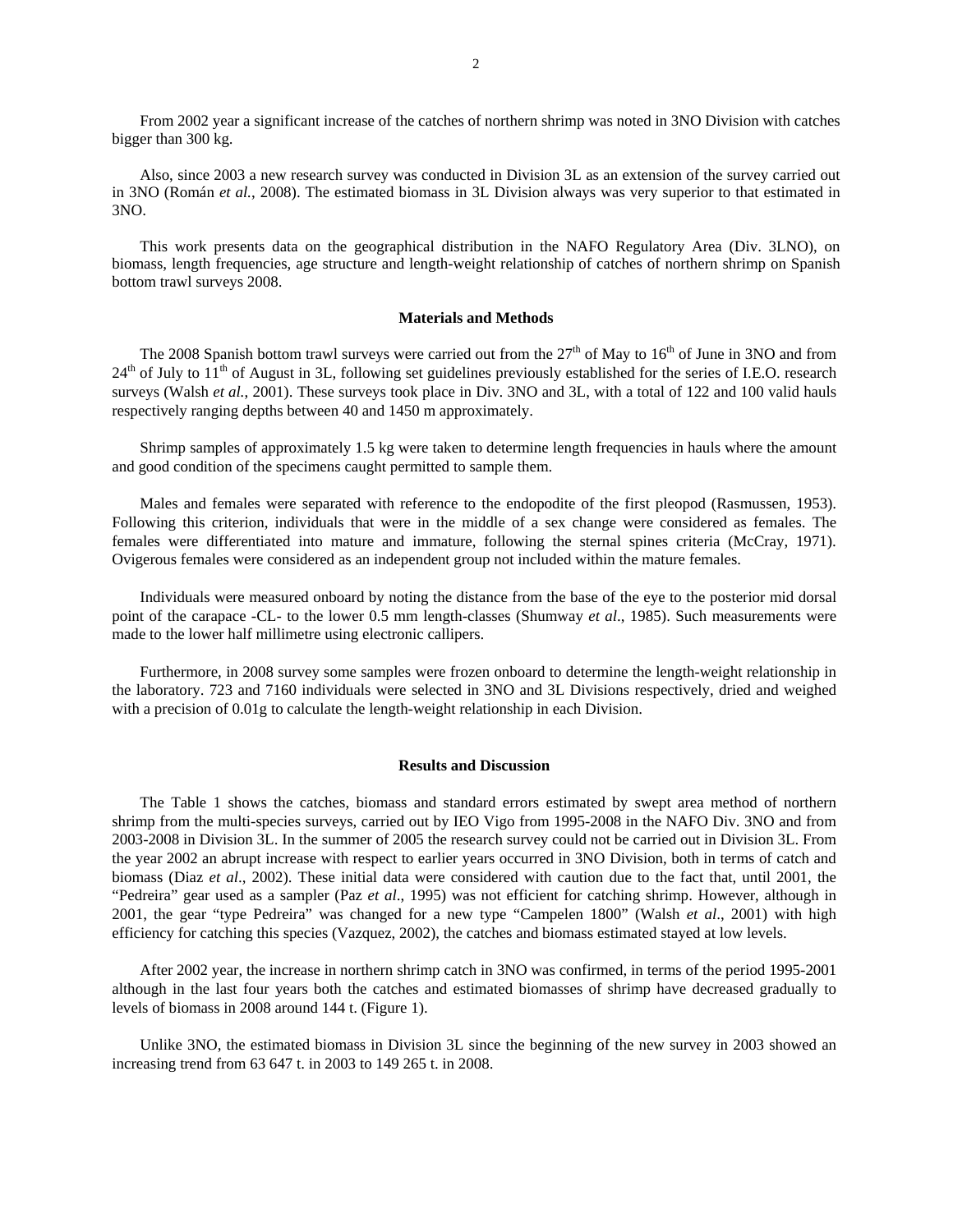The distribution of northern shrimp catches in the Spanish trawl survey 2008 is shown in Figure 2. As in previous years the main catches were located at medium depths (179-386 m.) in Div. 3L. The residual catches in 3NO were mainly located to the Northeast of Div. 3N, in latitudes higher than 45ºN.

Table 2 and 3 show the shrimp biomass by depth strata from 1995 to 2008 surveys in Divisions 3NO and from 2003 to 2008 in 3L. Although it is considered that the shrimp in Div. 3LNO is distributed along the entire edge of the grand banks, at depths generally ranging from 100 to 300 fathoms (180-550 m.), the depth of the bulk of biomass present differences in 3L and 3NO Divisions. While in 3L Division practically the total of the biomass (>95%) were produced all years in depths lower than 200 ft., in 3NO the percentage of the estimated biomass in depths lower than 200 ft. varied along the years, showing a deeper distribution in 2004 and 2005 where the percentage of the shrimp catches in depths bigger than 200 ft. was around 74 and 66 % respectively.

The length distribution by sex estimated in the 3NO and 3L are presented in table 4 and figure 3. Although the sex ratio was similar in both Divisions with a higher percentage of the males (65% and 68% respectively), the range of their length distribution was different, showing the 3L Division a broader range (8 to 31.5 mm.). Also both Divisions show important differences in their length distributions. While the 3NO Division shows a clear succession of modes along all length range (12.5, 16.5, 19.5 and 23 mm.) in 3L Division appears only well marked two modes at 19 and 21.5 mm. for males and one mode at 23 mm. for females.

The MIX modal size analysis programme was used with the length distributions estimated. From the cited analysis in 3NO Divisions the males presented three clear modes at 12.8, 16.6 and 20 mm. corresponding to ages 2, 3 and 4 respectively. The sex change occurs at age 4 and the females showed a unimodal distribution with a strong mode at 23.2 mm and another residual mode at 26.4 mm. corresponding to age group 5 and 6 years old respectively. The analysis from 3L Division showed in general a similar pattern in the location of the modal group but less clearly at 12, 16.9, 19.1 and 21.4 mm. for males and 21.1, 23.3 and 25.6 mm for females (Table 5) .

The Table 6 shows the length-weight relationship estimated in 2008 surveys by sex and maturity stage as well the parameters of the relationship, number of specimens sampled and determination coefficient  $R^2$ .

#### **References**

- Díaz, P., T. Patrocinio, and X. Paz. 2002. Increased Catches of Northern Shrimp (*Pandalus borealis*, Krøyer) in a 2002 Spanish Bottom Trawl Survey in NAFO Division 3N. *NAFO SCR Doc*., No. 143. Serial No.N4772, 11p.
- McCRay, J.A. 1971. Sternal spines as a characteristic for differentiating between females of some Pandalidae. *J. Fish. Res. Bd. Can.*, **28**: 98-100.
- Orr, D. C., P. Veitch, and D. Sullivan. 2003. An Update of Information Pertaining to Northern Shrimp (*Pandalus borealis*, Krøyer) and Groundfish in NAFO Divisions 3LNO. *NAFO SCR Doc., No.* 82. Serial No. N4924, 51 p.
- Orr, D. C., P. J. Veitch, and D. J. Sullivan. 2005. Divisions 3LNO Northern shrimp *(Pandalus boreali*s) Interim Monitoring Update. *NAFO SCR Doc*., No. 68. Serial No. N5160, 13p.
- Paz, X., J. Martínez, and E. De Cárdenas. 1995. Preliminary results from the 95 Spanish bottom trawl survey in the NAFO Regulatory Area for Divisions 3NO. *NAFO SCR Doc*., No. 55. Serial No. N2568, 10 p.
- Rasmussen, B. 1953. On the geographical variation in growth and sexual development of the Deep Sea Prawn (*Pandalus borealis*, Kr.) . *Norweg. Fish. And Mar. invest. Rep*., **10** (3):1-160.
- Román, E., C. González-Iglesias, Á. Armesto, and D. González-Troncoso. 2008. Results for the Spanish Survey in the NAFO Regulatory Area of Division 3L for the period 2003-2007. *NAFO SCR Doc*., No. 20. Serial No. N5514, 25p.
- Shumway, S.E., H. C. Perkins, D. F. Schick, and A. P. Stikney. 1985. Synopsis of biological data on the Pink Shrimp (*Pandalus borealis*, Krøyer,1838). *NOAA Techn. Rep.* NMFS **30**, 57 p.
- Vázquez, A. 2002. Catchability comparison between Lofoten and Campelen gears. *NAFO SCR. Doc.,* No.74. Serial No. N4688, 7p.
- Walsh, S. J., X. Paz, and P. Durán. 2001. A preliminary investigation of the efficiency of Canadian and Spanish survey bottom trawls on the southern Grand Bank. *NAFO SCR. Doc*., No. 74. Serial No. N4453, 18 p.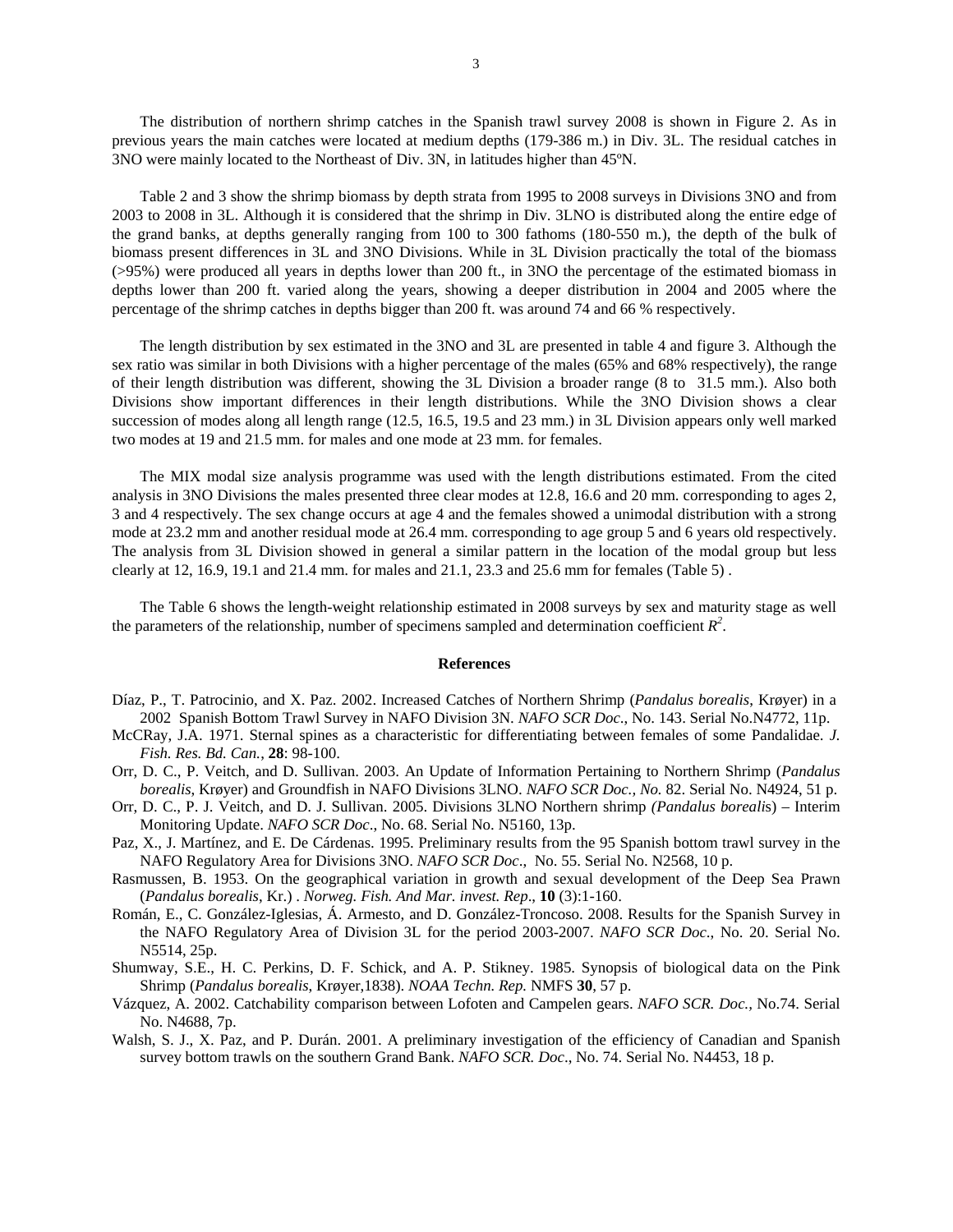|                   |                | 3NO       |                |
|-------------------|----------------|-----------|----------------|
| Year              | <b>Biomass</b> | Catch     |                |
|                   | tons           | Std. err. | (kg.)          |
| 1995 <sup>1</sup> | 14             | 13        | 5              |
| 1996 <sup>1</sup> | 18             | 17        | $\overline{2}$ |
| 1997 <sup>1</sup> | 1              | 1         | $\theta$       |
| 1998 <sup>1</sup> | 23             | 17        | 5              |
| 1999 <sup>1</sup> | 81             | 36        | 13             |
| 2000 <sup>1</sup> | 26             | 9         | 6              |
| $2001^2$          | 178            | 72        | 29             |
| $2002^2$          | 2043           | 814       | 408            |
| $2003^2$          | 1618           | 716       | 325            |
| $2004^2$          | 2654           | 1693      | 550            |
| $2005^2$          | 1627           | 590       | 368            |
| $2006^2$          | 1274           | 352       | 278            |
| $2007^2$          | 401            | 285       | 71             |
| $2008^2$          | 144            | 98        | 24             |

**Table 1**.- Northern shrimp biomass estimated by swept area (t.), standard error and catches (kg.) from Spanish bottom trawl survey in NAFO Div. 3NO, 1995-2008 and 3L 2003-2008.

|      |                | 3L           |         |
|------|----------------|--------------|---------|
| Year | <b>Biomass</b> | Catch        |         |
|      | tons           | Std. err     | (kg.)   |
| 2003 | 63 647         | 20 10 5      | 5836    |
| 2004 | 94 270         | 40 332       | 5 0 9 3 |
| 2005 |                | Not surveyed |         |
| 2006 | 125 850        | 12 690       | 17 805  |
| 2007 | 113 402        | 13 445       | 18 0 98 |
| 2008 | 149 265        | 48 4 89      | 23 7 20 |

.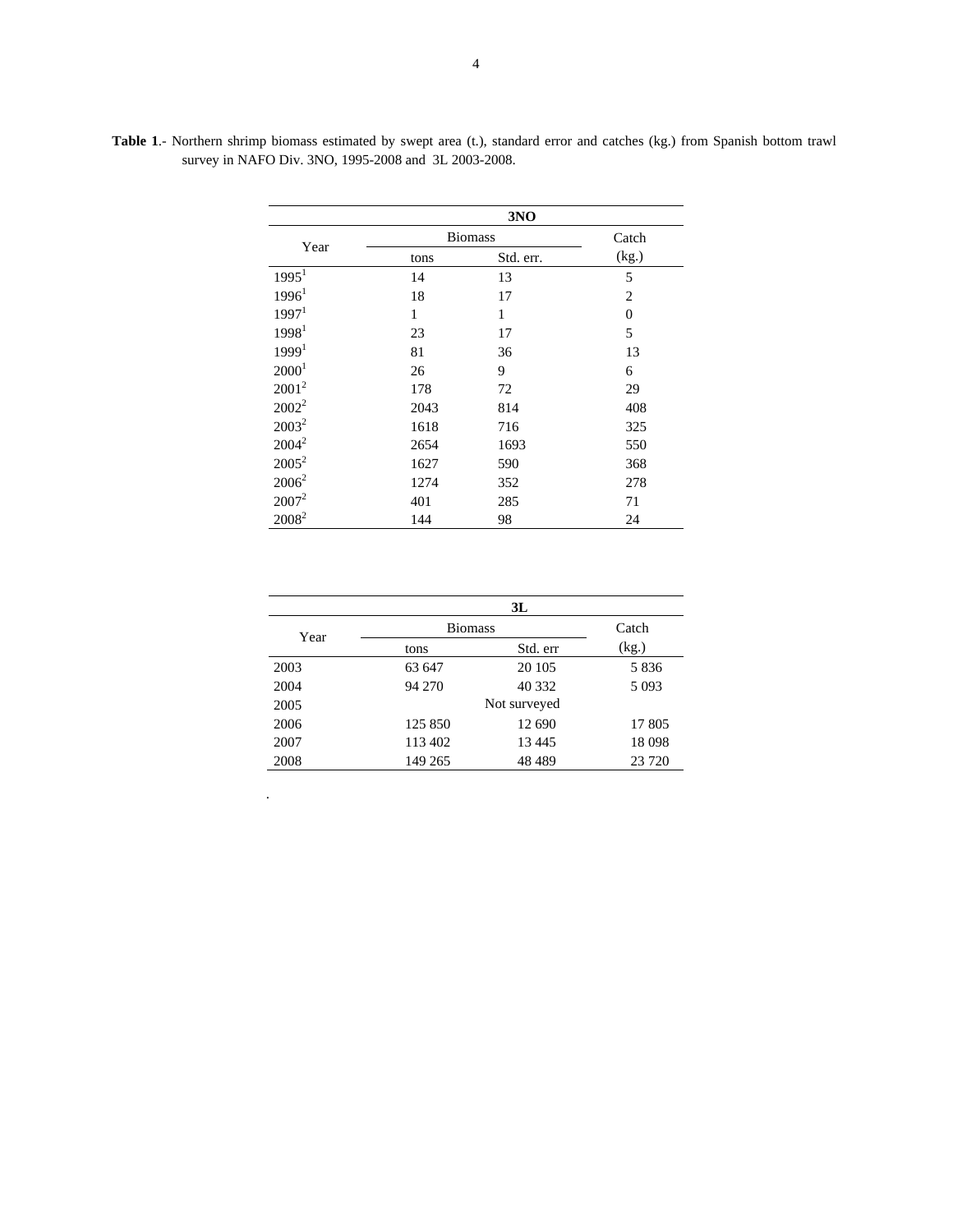|  |  |  |  | Table 2.- Northern shrimp biomass (kg.) by strata from Spanish bottom trawl survey 2001-2008 in NAFO Div. 3NO. |  |  |  |
|--|--|--|--|----------------------------------------------------------------------------------------------------------------|--|--|--|
|  |  |  |  |                                                                                                                |  |  |  |

| Division 3NO      |                            |                    |                  |                  |              |                  |                  |                  |                  |                  |                  |                  |                  |                  |                  |                  |
|-------------------|----------------------------|--------------------|------------------|------------------|--------------|------------------|------------------|------------------|------------------|------------------|------------------|------------------|------------------|------------------|------------------|------------------|
| Stratum           | Area<br>miles <sup>2</sup> | Depth range<br>ft. | 1995             | 1996             | 1997         | 1998             | 1999             | 2000             | 2001             | 2002             | 2003             | 2004             | 2005             | 2006             | 2007             | 2008             |
| 375               | 271                        | $0 - 30$           | $\boldsymbol{0}$ | $\boldsymbol{0}$ |              | $\boldsymbol{0}$ | $\boldsymbol{0}$ | $\boldsymbol{0}$ | 3453             | $\boldsymbol{0}$ | 25               | $\overline{0}$   | $\mathbf{0}$     | 1989             | $\boldsymbol{0}$ | $\boldsymbol{0}$ |
| 376               | 1334                       | $0 - 30$           | $\boldsymbol{0}$ | $\boldsymbol{0}$ |              | $\boldsymbol{0}$ | $\boldsymbol{0}$ | $\mathbf{0}$     | 1270             | $\mathbf{0}$     | $\boldsymbol{0}$ | $\boldsymbol{0}$ | 341              | 4203             | $\mathbf{0}$     | $\boldsymbol{0}$ |
| 353               | 269                        | $31 - 50$          | $\mathbf{0}$     | $\boldsymbol{0}$ |              | $\boldsymbol{0}$ | $\boldsymbol{0}$ | $\mathbf{0}$     | 79               | $\boldsymbol{0}$ | 48               | $\boldsymbol{0}$ | $\boldsymbol{0}$ | $\boldsymbol{0}$ | 126              | $\boldsymbol{0}$ |
| 360               | 2783                       | $31 - 50$          | $\boldsymbol{0}$ | $\mathbf{0}$     |              | $\boldsymbol{0}$ | $\boldsymbol{0}$ | $\boldsymbol{0}$ | 26423            | 1457             | 3470             | 24               | $\mathbf{0}$     | $\boldsymbol{0}$ | 445              | $\boldsymbol{0}$ |
| 374               | 214                        | $31 - 50$          | $\boldsymbol{0}$ | $\boldsymbol{0}$ |              | $\boldsymbol{0}$ | $\boldsymbol{0}$ | $\mathbf{0}$     | 178              | $\boldsymbol{0}$ | $\boldsymbol{0}$ | $\boldsymbol{0}$ | $\boldsymbol{0}$ | $\boldsymbol{0}$ | 62               | $\boldsymbol{0}$ |
| 354               | 246                        | 51-100             | $\boldsymbol{0}$ | $\boldsymbol{0}$ |              | $\boldsymbol{0}$ | $\boldsymbol{0}$ | $\mathbf{0}$     | 87612            | $\boldsymbol{0}$ | 292              | 6917             | $\mathbf{0}$     | $\boldsymbol{0}$ | 14               | $\boldsymbol{0}$ |
| 359               | 421                        | 51-100             | $\boldsymbol{0}$ | $\boldsymbol{0}$ |              | $\boldsymbol{0}$ | 1389             | $\boldsymbol{0}$ | 6348             | 847              | 1309             | 43               | 41               | 22               | 98               | 42               |
| 377               | 100                        | 51-100             | $\boldsymbol{0}$ | $\boldsymbol{0}$ |              | $\boldsymbol{0}$ | 208              | 44               | $\mathbf{0}$     | 2020             | 751              | 1471             | 3742             | 3704             | 83               | 60               |
| 382               | 343                        | 51-100             |                  | $\boldsymbol{0}$ |              | $\boldsymbol{0}$ | 213              | 206              |                  | 112695           | 302              | 297              | 825              | 944              | 191              | 4131             |
| 355               | 74                         | 101-150            |                  | $\mathbf{0}$     |              | $\boldsymbol{0}$ | $\mathbf{0}$     | $\boldsymbol{0}$ | 15170            | 147              | 7635             | 6146             | 6183             | 9179             | 262              | 204              |
| 358               | 225                        | 101-150            | $\mathbf{0}$     | $\boldsymbol{0}$ |              | $\boldsymbol{0}$ | 30129            | $\mathbf{0}$     | 717              | 3261             | 3900             | 10289            | 32548            | 258              | 2357             | 2902             |
| 378               | 139                        | 101-150            | $\boldsymbol{0}$ | $\boldsymbol{0}$ |              | 8968             | 10998            | 1196             | 17004            | 680353           | 11429            | 772              | 3985             | 10066            | 1357             | 481              |
| 381               | 144                        | 101-150            |                  | $\boldsymbol{0}$ |              | 63               | 11205            | 122              |                  | 84984            | 20648            | 225280           | 1486             | 75176            | 303300           | 114294           |
| 356               | 47                         | 151-200            |                  | $\boldsymbol{0}$ |              | $\mathbf{0}$     | $\boldsymbol{0}$ | $\mathbf{0}$     | 137              | $\mathbf{0}$     | 1337             | 12937            | 8046             | 2683             | 213              | 635              |
| 357               | 164                        | 151-200            | $\overline{0}$   | 18097            |              | $\boldsymbol{0}$ | $\boldsymbol{0}$ | $\boldsymbol{0}$ | 606              | 16414            | 425145           | 163606           | 38796            | 114178           | 9307             | 1249             |
| 379               | 106                        | 151-200            | $\mathbf{0}$     | $\boldsymbol{0}$ | 720          | $\boldsymbol{0}$ | 135              | $\boldsymbol{0}$ | 12511            | 70342            | 254080           | 7709             | 329867           | 116970           | 12146            | 2238             |
| 380               | 96                         | 151-200            |                  | $\boldsymbol{0}$ |              | 1024             | 9346             | 10240            |                  | 1000960          | 698502           | 258603           | 120866           | 607392           | 6488             | 11379            |
| 721               | 65                         | 201-300            |                  | $\mathbf{0}$     |              | $\boldsymbol{0}$ | $\boldsymbol{0}$ | $\boldsymbol{0}$ | 2889             | 3282             | 1112             | 852              | 256              | 3054             | $\mathbf{0}$     | 257              |
| 723               | 155                        | 201-300            |                  | $\mathbf{0}$     |              | $\boldsymbol{0}$ | 16872            | $\mathbf{0}$     | $\mathbf{0}$     | 12667            | 92831            | 44044            | 3333             | 53799            | 14615            | 90               |
| 725               | 105                        | 201-300            | 14315            | $\boldsymbol{0}$ |              | $\boldsymbol{0}$ | $\mathbf{0}$     | $\mathbf{0}$     | 271              | 527              | 91803            | 1814540          | 748369           | 206794           | 47133            | 578              |
| 727               | 96                         | 201-300            |                  | $\boldsymbol{0}$ |              | 13213            | $\boldsymbol{0}$ | 11429            |                  | 28660            | 2119             | 98477            | 326841           | 62635            | 1248             | 3172             |
| 722               | 84                         | 301-400            |                  | $\mathbf{0}$     |              | $\boldsymbol{0}$ | 37               | 734              | 2890             | 60               | 156              | $\mathbf{0}$     | 36               | $\mathbf{0}$     | $\boldsymbol{0}$ | $\boldsymbol{0}$ |
| 724               | 124                        | 301-400            | $\mathbf{0}$     | $\boldsymbol{0}$ |              | $\boldsymbol{0}$ | $\boldsymbol{0}$ | $\boldsymbol{0}$ | $\mathbf{0}$     | 55               | 628              | 58               | 165              | 53               | 213              | $\boldsymbol{0}$ |
| 726               | 72                         | 301-400            | $\mathbf{0}$     | $\boldsymbol{0}$ |              | $\boldsymbol{0}$ | $\boldsymbol{0}$ | $\boldsymbol{0}$ | $\mathbf{0}$     | $\overline{7}$   | 54               | 2048             | $\mathbf{0}$     | 406              | 170              | $\boldsymbol{0}$ |
| 728               | 78                         | 301-400            |                  | $\boldsymbol{0}$ |              | $\boldsymbol{0}$ | $\boldsymbol{0}$ | 1671             |                  | 7280             | $\boldsymbol{0}$ | $\mathbf{0}$     | 86               | 135              | $\boldsymbol{0}$ | $\boldsymbol{0}$ |
| 752               | 131                        | 401-500            |                  | $\overline{0}$   |              | $\boldsymbol{0}$ | $\boldsymbol{0}$ | $\boldsymbol{0}$ |                  | 86               | $\boldsymbol{0}$ | 49               | 222              | 58               | 309              | $\boldsymbol{0}$ |
| 756               | 101                        | 401-500            |                  | $\mathbf{0}$     |              | $\boldsymbol{0}$ | $\boldsymbol{0}$ | $\mathbf{0}$     | $\boldsymbol{0}$ | $\mathbf{0}$     | 46               | 42               | 869              | 84               | 27               | 84               |
| 760               | 154                        | 401-500            |                  | $\mathbf{0}$     |              | $\mathbf{0}$     | $\boldsymbol{0}$ | $\mathbf{0}$     | $\mathbf{0}$     | $\boldsymbol{0}$ | 283              | 49               | $\boldsymbol{0}$ | $\boldsymbol{0}$ | 590              | $\boldsymbol{0}$ |
| 764               | 100                        | 401-500            |                  | $\boldsymbol{0}$ |              | $\boldsymbol{0}$ | $\boldsymbol{0}$ | $\mathbf{0}$     | 42               | $\mathbf{0}$     | $\boldsymbol{0}$ | $\boldsymbol{0}$ | $\boldsymbol{0}$ | $\boldsymbol{0}$ | $\boldsymbol{0}$ | $\boldsymbol{0}$ |
| 753               | 138                        | 501-600            |                  | $\overline{0}$   |              | $\boldsymbol{0}$ | $\mathbf{0}$     | $\boldsymbol{0}$ |                  | $\mathbf{0}$     | $\boldsymbol{0}$ | $\boldsymbol{0}$ | $\boldsymbol{0}$ | 166              | $\boldsymbol{0}$ | $\boldsymbol{0}$ |
| 757               | 102                        | 501-600            |                  | $\boldsymbol{0}$ |              | $\boldsymbol{0}$ | $\boldsymbol{0}$ | $\boldsymbol{0}$ |                  | 204              | $\boldsymbol{0}$ | $\boldsymbol{0}$ | 27               | $\boldsymbol{0}$ | 67               | $\boldsymbol{0}$ |
| 761               | 171                        | 501-600            |                  | $\boldsymbol{0}$ |              | $\boldsymbol{0}$ | $\boldsymbol{0}$ | $\mathbf{0}$     | $\boldsymbol{0}$ | $\boldsymbol{0}$ | $\boldsymbol{0}$ | $\boldsymbol{0}$ | $\boldsymbol{0}$ | $\boldsymbol{0}$ | 99               | $\boldsymbol{0}$ |
| 765               | 124                        | 501-600            |                  | $\mathbf{0}$     |              | $\mathbf{0}$     | $\mathbf{0}$     | $\boldsymbol{0}$ | $\boldsymbol{0}$ | 37               | $\mathbf{0}$     | $\mathbf{0}$     | $\boldsymbol{0}$ | $\mathbf{0}$     | $\mathbf{0}$     | $\boldsymbol{0}$ |
| 754               | 180                        | 601-700            |                  |                  |              | $\boldsymbol{0}$ | $\boldsymbol{0}$ | $\mathbf{0}$     |                  | $\mathbf{0}$     | $\mathbf{0}$     | $\boldsymbol{0}$ | $\boldsymbol{0}$ | $\boldsymbol{0}$ | $\mathbf{0}$     | 207              |
| 758               | 99                         | 601-700            |                  |                  |              | $\boldsymbol{0}$ | $\boldsymbol{0}$ | 94               |                  | 16302            | $\boldsymbol{0}$ | 19               | 88               | $\boldsymbol{0}$ | $\overline{0}$   | $\boldsymbol{0}$ |
| 762               | 212                        | 601-700            |                  |                  |              | $\boldsymbol{0}$ | $\boldsymbol{0}$ | $\boldsymbol{0}$ | $\mathbf{0}$     | 85               | $\boldsymbol{0}$ | $\boldsymbol{0}$ | $\boldsymbol{0}$ | $\boldsymbol{0}$ |                  | $\boldsymbol{0}$ |
| 766               | 144                        | 601-700            |                  |                  |              | $\boldsymbol{0}$ | $\boldsymbol{0}$ | $\mathbf{0}$     |                  | 19               | 58               | $\boldsymbol{0}$ | $\boldsymbol{0}$ | $\boldsymbol{0}$ |                  | $\mathbf{0}$     |
| 755               | 385                        | 701-800            |                  |                  |              | $\boldsymbol{0}$ | $\boldsymbol{0}$ | 89               |                  | $\mathbf{0}$     | 174              | $\boldsymbol{0}$ | 68               | $\boldsymbol{0}$ | $\boldsymbol{0}$ | 1839             |
| 759               | 127                        | 701-800            |                  |                  |              | $\boldsymbol{0}$ | $\boldsymbol{0}$ | $\boldsymbol{0}$ |                  | 17               | $\boldsymbol{0}$ | 48               | $\mathbf{0}$     | $\boldsymbol{0}$ |                  | $\boldsymbol{0}$ |
| 763               | 261                        | 701-800            |                  |                  |              | $\mathbf{0}$     | $\boldsymbol{0}$ | $\boldsymbol{0}$ |                  | $\boldsymbol{0}$ | $\boldsymbol{0}$ | $\boldsymbol{0}$ | $\boldsymbol{0}$ | $\boldsymbol{0}$ |                  | $\boldsymbol{0}$ |
| 767               | 158                        | 701-800            |                  |                  |              | $\boldsymbol{0}$ | $\boldsymbol{0}$ | $\boldsymbol{0}$ |                  | $\boldsymbol{0}$ | $\boldsymbol{0}$ | $\boldsymbol{0}$ | $\boldsymbol{0}$ | $\boldsymbol{0}$ |                  | $\boldsymbol{0}$ |
| Biomasa (ton.)    |                            |                    | 14               | 18               | $\mathbf{1}$ | 23               | 81               | 26               | 178              | 2043             | 1618             | 2654             | 1627             | 1274             | 401              | 144              |
| Std. Error (tons) |                            |                    | 13               | 17               | $\mathbf{1}$ | 17               | 36               | 9                | 72               | 814              | 716              | 1693             | 590              | 352              | 285              | 98               |
| Biomass %         |                            | $< 200$ fth        | 0%               | 100%             | 100%         | 43%              | 79%              | 46%              | 97%              | 97%              | 88%              | 26%              | 34%              | 74%              | 84%              | 96%              |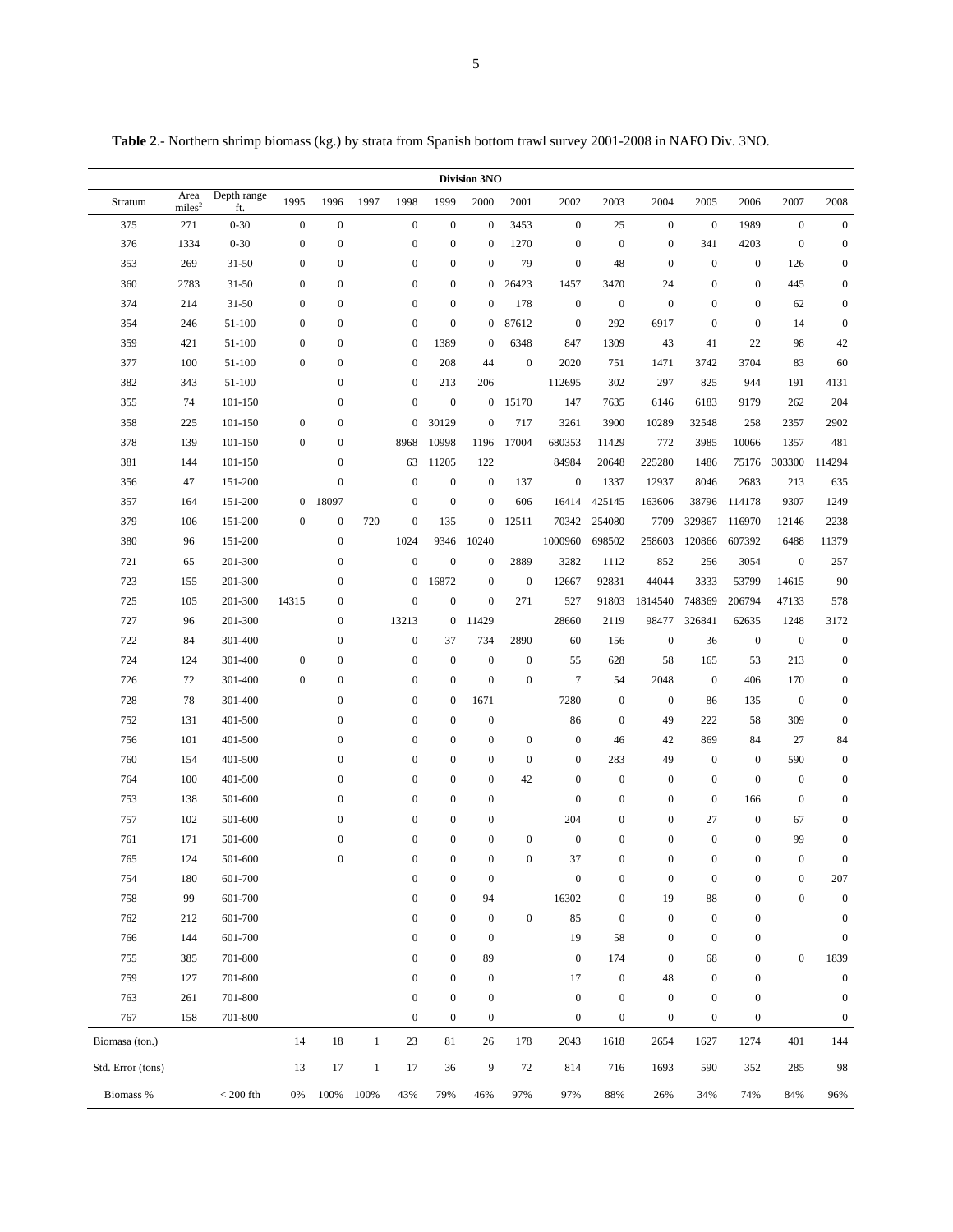| Division 3L       |                            |                    |                  |                  |      |                  |                  |                  |  |
|-------------------|----------------------------|--------------------|------------------|------------------|------|------------------|------------------|------------------|--|
| Stratum           | Area<br>miles <sup>2</sup> | Depth range<br>ft. | 2003             | 2004             | 2005 | 2006             | 2007             | 2008             |  |
| 385               | 2356                       | 51-100             | 420              | 175              |      | 2485867          | 2416545          | 8265541          |  |
| 390               | 1481                       | 51-100             | 1014             | 3780             |      | 2577958          | 5404325          | 317330           |  |
| 389               | 821                        | 101-150            | 14397            | 41654            |      | 53639329         | 4912020          | 7440407          |  |
| 391               | 282                        | 101-150            | 11161            | 12997            |      | 3712072          | 1239747          | 2494804          |  |
| 387               | 718                        | 151-200            | 17618            | 21721            |      | 29967360         | 1178282          | 1428715          |  |
| 388               | 361                        | 151-200            | 25169            | 24779            |      | 32585066         | 2695492          | 2160279          |  |
| 392               | 145                        | 151-200            | 28214            | 18663            |      | 193967           | 1199955          | 3675300          |  |
| 729               | 186                        | 201-300            | 20371            | 14650            |      | 88481            | 172095           | 16126            |  |
| 731               | 216                        | 201-300            | 24494            | 14672            |      | 177357           | 666240           | 1501056          |  |
| 733               | 468                        | 201-300            |                  | 4077             |      | 390052           | 3281339          | 240647           |  |
| 730               | 170                        | 301-400            | $\boldsymbol{0}$ | 876              |      | 1485             | 76               | 32               |  |
| 732               | 231                        | 301-400            | 34907            | 5643             |      | 14535            | 4723             | 1905             |  |
| 734               | 228                        | 301-400            |                  | 408              |      | 10554            | 136              | 2144             |  |
| 741               | 223                        | 401-500            | $\boldsymbol{0}$ | 56               |      | 1379             | 22               | 486              |  |
| 745               | 348                        | 401-500            | 17642            | $\boldsymbol{0}$ |      | 1699             | 186              | 1950             |  |
| 748               | 159                        | 401-500            | 292              | 696              |      | 366              | 499              | 66               |  |
| 742               | 206                        | 501-600            | $\boldsymbol{0}$ | $\boldsymbol{0}$ |      | 462              | $\boldsymbol{0}$ | $\boldsymbol{0}$ |  |
| 746               | 392                        | 501-600            | $\boldsymbol{0}$ | $\overline{0}$   |      | 134              | $\boldsymbol{0}$ | 74               |  |
| 749               | 126                        | 501-600            | $\boldsymbol{0}$ | 23               |      | 99               | $\boldsymbol{0}$ | $\mathbf{0}$     |  |
| 743               | 211                        | 601-700            |                  | $\boldsymbol{0}$ |      | 1020             | $\boldsymbol{0}$ | 23               |  |
| 747               | 724                        | 601-700            |                  | $\overline{0}$   |      | 147              | $\overline{0}$   | 41               |  |
| 750               | 556                        | 601-700            |                  | $\boldsymbol{0}$ |      | 58               | $\boldsymbol{0}$ | 132              |  |
| 744               | 280                        | 701-800            |                  | $\boldsymbol{0}$ |      | 185              | $\boldsymbol{0}$ | $\mathbf{0}$     |  |
| 751               | 229                        | 701-800            |                  |                  |      | $\boldsymbol{0}$ | $\boldsymbol{0}$ | $\boldsymbol{0}$ |  |
| Biomasa (tons)    |                            |                    | 63647            | 94270            |      | 125850           | 113402           | 149265           |  |
| Std. Error (tons) |                            |                    | 20105            | 40332            |      | 12690            | 13445            | 48489            |  |
| Biomass %         |                            | $< 200$ fth        | 96%              | 97%              |      | 99%              | 96%              | 99%              |  |

**Table 3**.- Northern shrimp biomass (kg.) by strata from Spanish bottom trawl survey 2003-2008 in NAFO Div. 3L.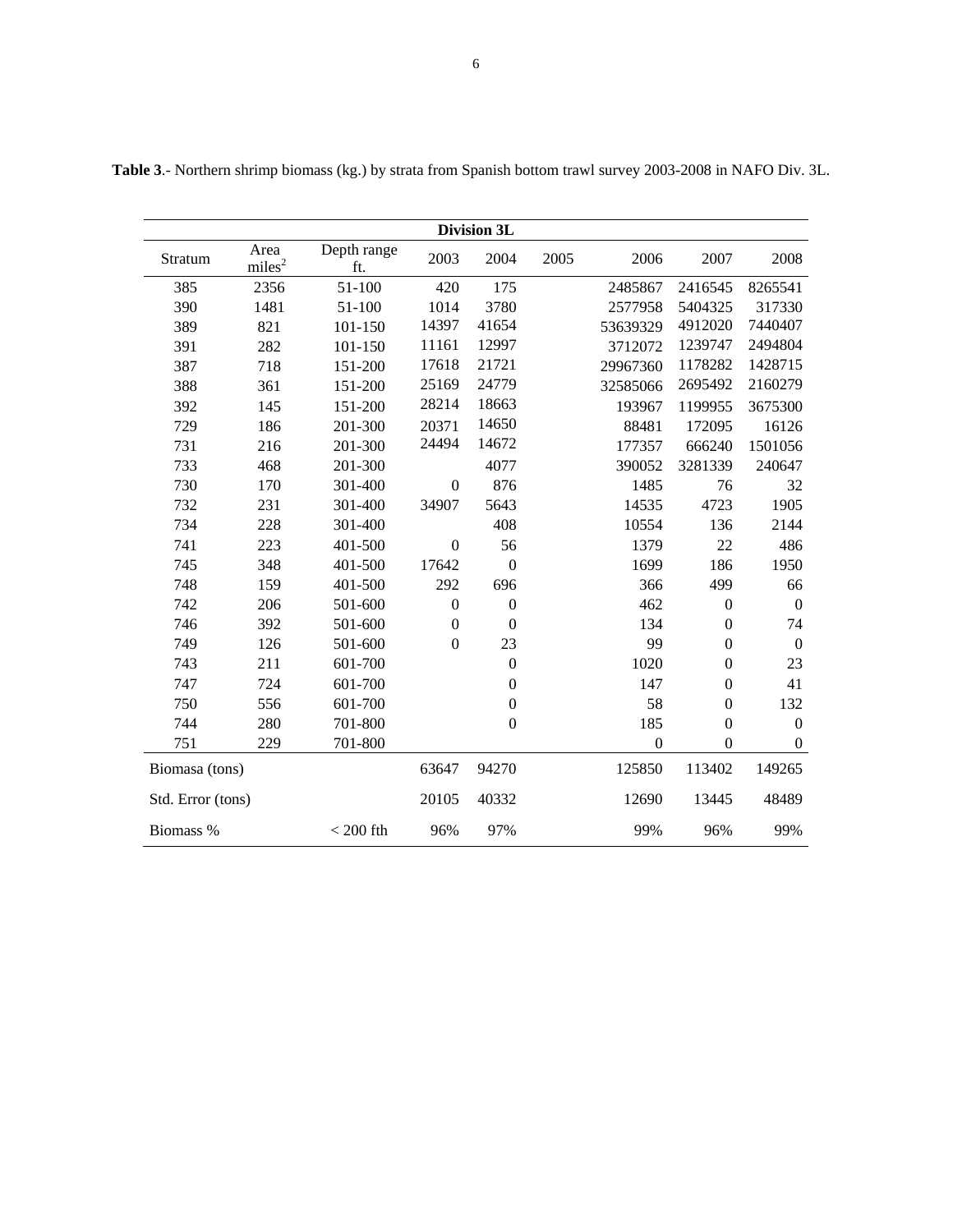|           |                  | 3N <sub>0</sub>  |              |
|-----------|------------------|------------------|--------------|
| $CL$ (mm) | <b>Males</b>     | <b>Females</b>   | <b>Total</b> |
| 8         |                  |                  |              |
| 8.5       |                  |                  |              |
| 9         |                  |                  |              |
| 9.5       |                  |                  |              |
| $10\,$    |                  |                  |              |
| 10.5      | 7                | $\boldsymbol{0}$ | 7            |
| $11\,$    | $\boldsymbol{7}$ | $\boldsymbol{0}$ | 7            |
| 11.5      | 283              | $\boldsymbol{0}$ | 283          |
| $12\,$    | 904              | $\boldsymbol{0}$ | 904          |
| 12.5      | 1105             | $\boldsymbol{0}$ | 1105         |
| 13        | 373              | $\boldsymbol{0}$ | 373          |
| 13.5      | 387              | $\boldsymbol{0}$ | 387          |
| 14        | 380              | $\boldsymbol{0}$ | 380          |
| 14.5      | 186              | $\boldsymbol{0}$ | 186          |
| 15        | 509              | $\boldsymbol{0}$ | 509          |
| 15.5      | 782              | $\boldsymbol{0}$ | 782          |
| 16        | 1244             | $\boldsymbol{0}$ | 1244         |
| 16.5      | 1246             | $\boldsymbol{0}$ | 1246         |
| 17        | 1036             | $\boldsymbol{0}$ | 1036         |
| 17.5      | 768              | $\boldsymbol{0}$ | 768          |
| $18\,$    | 959              | $\boldsymbol{0}$ | 959          |
| 18.5      | 960              | $\boldsymbol{0}$ | 960          |
| 19        | 1250             | $\boldsymbol{0}$ | 1250         |
| 19.5      |                  |                  |              |
|           | 1630             | 15               | 1646         |
| 20        | 1156             | 14               | 1169         |
| 20.5      | 1117             | 104              | 1221         |
| 21        | 614              | 291              | 904          |
| 21.5      | 590              | 500              | 1090         |
| $22\,$    | 334              | 1423             | 1757         |
| 22.5      | 114              | 1442             | 1556         |
| 23        | $\boldsymbol{0}$ | 1771             | 1771         |
| 23.5      | $\boldsymbol{0}$ | 1396             | 1396         |
| 24        | 16               | 1238             | 1253         |
| 24.5      | $\boldsymbol{0}$ | 760              | 760          |
| 25        | $\boldsymbol{0}$ | 300              | 300          |
| 25.5      | $\boldsymbol{0}$ | 126              | 126          |
| 26        | 0                | 144              | 144          |
| 26.5      | $\mathbf{0}$     | 29               | 29           |
| 27        | $\boldsymbol{0}$ | $20\,$           | $20\,$       |
| 27.5      | 0                | 90               | 90           |
| $28\,$    | $\boldsymbol{0}$ | 13               | 13           |
| 28.5      |                  |                  |              |
| 29        |                  |                  |              |
| 29.5      |                  |                  |              |
| 30        |                  |                  |              |
| 30.5      |                  |                  |              |
| 31        |                  |                  |              |
| 31.5      |                  |                  |              |
| Total     | 17958            | 9676             | 27634        |
|           |                  |                  |              |
|           | 65%              | 35%              |              |

**Table 4**.- Northern shrimp size distribution ('000) by sex from Spanish bottom trawl survey 2008 in NAFO Div. 3NO an 3L.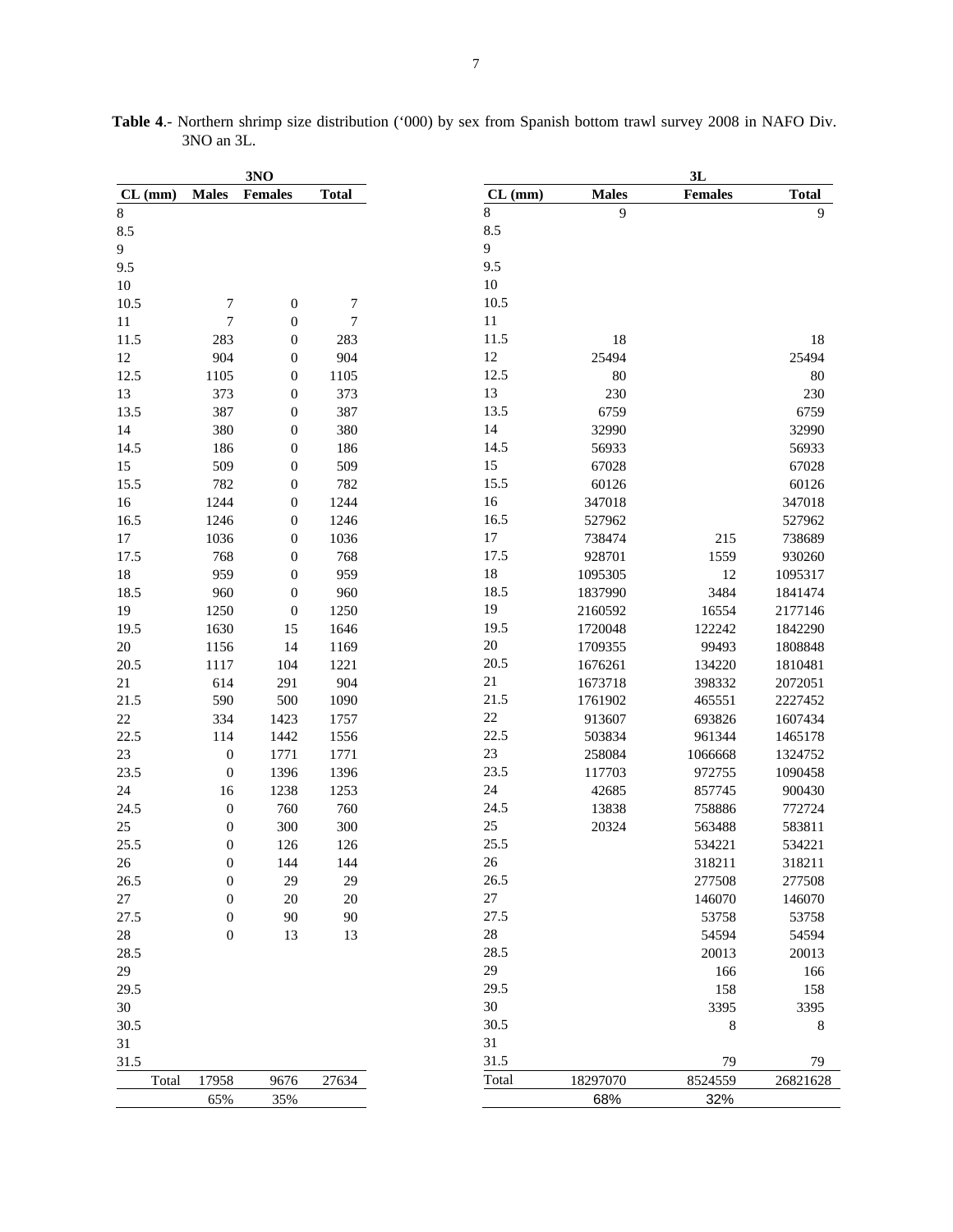| <b>Sex and</b><br>maturity<br>group |         | <b>Males</b> | <b>Females</b> |                 |  |  |  |  |
|-------------------------------------|---------|--------------|----------------|-----------------|--|--|--|--|
| Age                                 | Prop.   | St. Dev.     | Prop.          | St. Dev.        |  |  |  |  |
| 1                                   |         |              |                |                 |  |  |  |  |
| 2                                   | 0.002   | 0.000        |                |                 |  |  |  |  |
| 3                                   | 0.108   | 0.000        |                |                 |  |  |  |  |
| $\overline{4}$                      | 0.456   | 0.000        | 0.089          | 0.000           |  |  |  |  |
| 5                                   | 0.434   | 0.000        | 0.622          | 0.000           |  |  |  |  |
| 6                                   |         |              | 0.288          | 0.000           |  |  |  |  |
| 7                                   |         |              |                |                 |  |  |  |  |
| Age                                 | Mean CL | St. Dev.     | <b>Mean CL</b> | St. Dev.        |  |  |  |  |
| 1                                   |         |              |                |                 |  |  |  |  |
| $\overline{\mathbf{c}}$             | 12      | <b>FIXED</b> |                |                 |  |  |  |  |
| $\overline{\mathbf{3}}$             | 16.87   | 0.001        |                |                 |  |  |  |  |
| $\overline{4}$                      | 19.12   | 0.001        | 21.07          | 0.003           |  |  |  |  |
| 5                                   | 21.39   | 0.001        | 23.28          | 0.001           |  |  |  |  |
| 6                                   |         |              | 25.61          | 0.001           |  |  |  |  |
| 7                                   |         |              |                |                 |  |  |  |  |
| Age                                 | Sigma   | St. Dev.     | Sigma          | St. Dev.        |  |  |  |  |
| 1                                   |         |              |                |                 |  |  |  |  |
| $\overline{c}$                      | 0.540   | Fixed CV     |                |                 |  |  |  |  |
| $\overline{3}$                      | 0.759   | Fixed CV     |                |                 |  |  |  |  |
| $\overline{4}$                      | 0.860   | Fixed CV     | 0.948          | Fixed CV        |  |  |  |  |
| 5                                   | 0.963   | Fixed CV     | 1.047          | Fixed CV        |  |  |  |  |
| 6                                   |         |              | 1.153          | <b>Fixed CV</b> |  |  |  |  |
| 7                                   |         |              |                |                 |  |  |  |  |

**Table 5.** Results of the modal analysis (MIX) by sex and maturity stage Spanish bottom trawl survey 2008 in NAFO Div. 3NO and 3L (out ZEE Canada).

**Table 6.-** Northern shrimp length-weight relationships by sex, maturity stage and all combined in the calculation of biomass from Spanish bottom trawl survey 2008 in NAFO Div. 3NO and 3L (out ZEE Canada). The equation is  $Weight = a(CL)^{b}$ .

| Sex group         | Length-Weight Equations             | No.  | $r^2$   |
|-------------------|-------------------------------------|------|---------|
|                   | 3NO                                 |      |         |
| Males             | $W = 0.00195 \text{ CL}^{2.61113}$  | 388  | 0.95710 |
| Inmature females  | $W = 0.00188 \text{ CL}^{2.62291}$  | 178  | 0.71161 |
| Mature females    | $W = 0.00232 \text{ CL}^{2.56037}$  | 156  | 0.67733 |
| All combined      | $W = 0.00189 \text{ CL}^{2.62251}$  | 723  | 0.96714 |
|                   | 3L                                  |      |         |
| Males             | 2.66009<br>$W = 0.00157$ CL         | 5142 | 0.90098 |
| Inmature females  | $W = 0.00097$ CL $^{2.83580}$       | 354  | 0.83400 |
| Mature females    | $W = 0.00133$ CL <sup>2.72181</sup> | 1266 | 0.75893 |
| Ovigerous females | $W = 0.00119$ CL $^{2.78404}$       | 398  | 0.78802 |
| All combined      | 2.79292<br>$W = 0.00107$ CL         | 7160 | 0.94456 |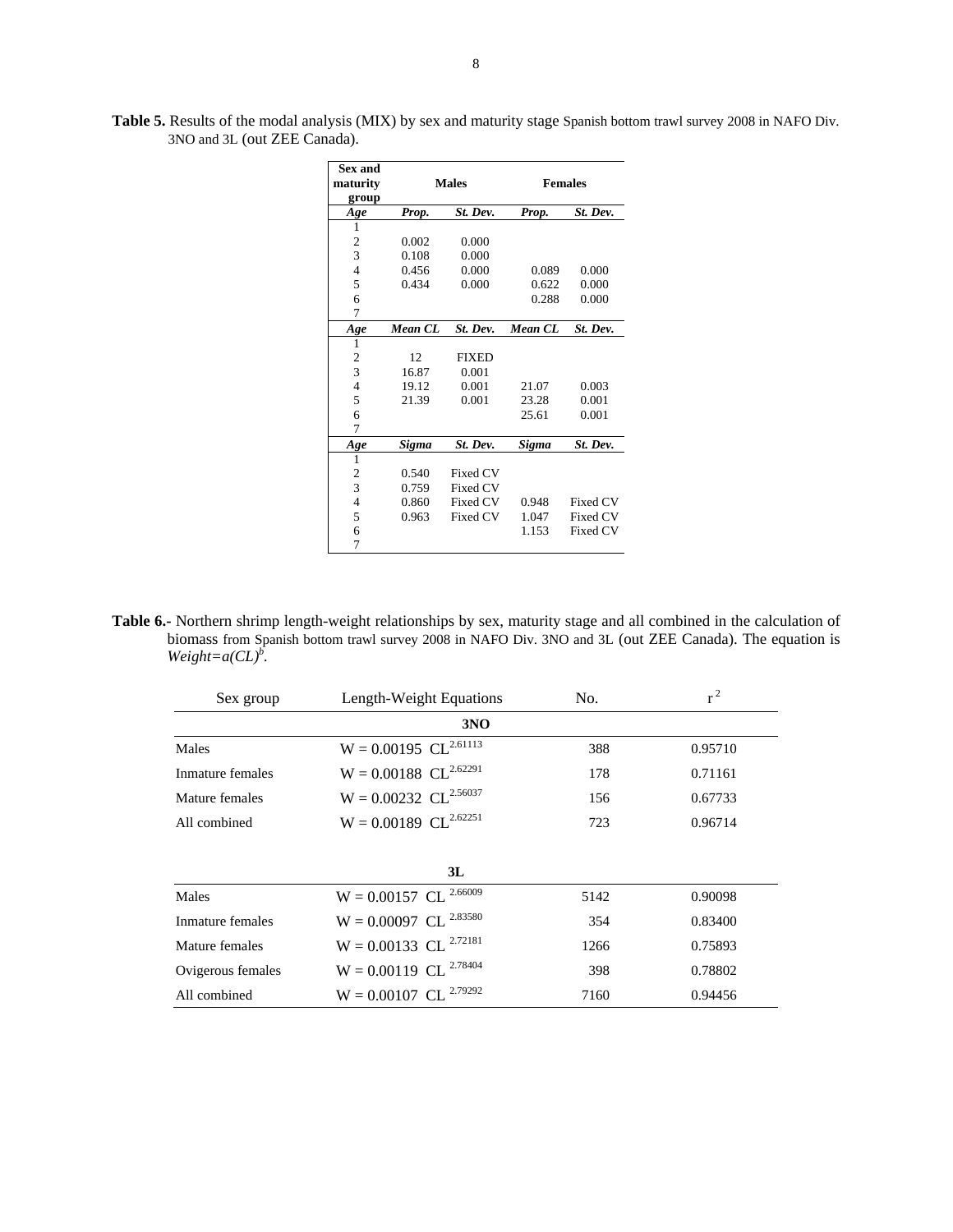

**Figure 1.-** Northern shrimp biomass (tons) and catch (kg) from Spanish research surveys in NAFO Div. 3NO 2001- 2008 and 3L 2003-2008.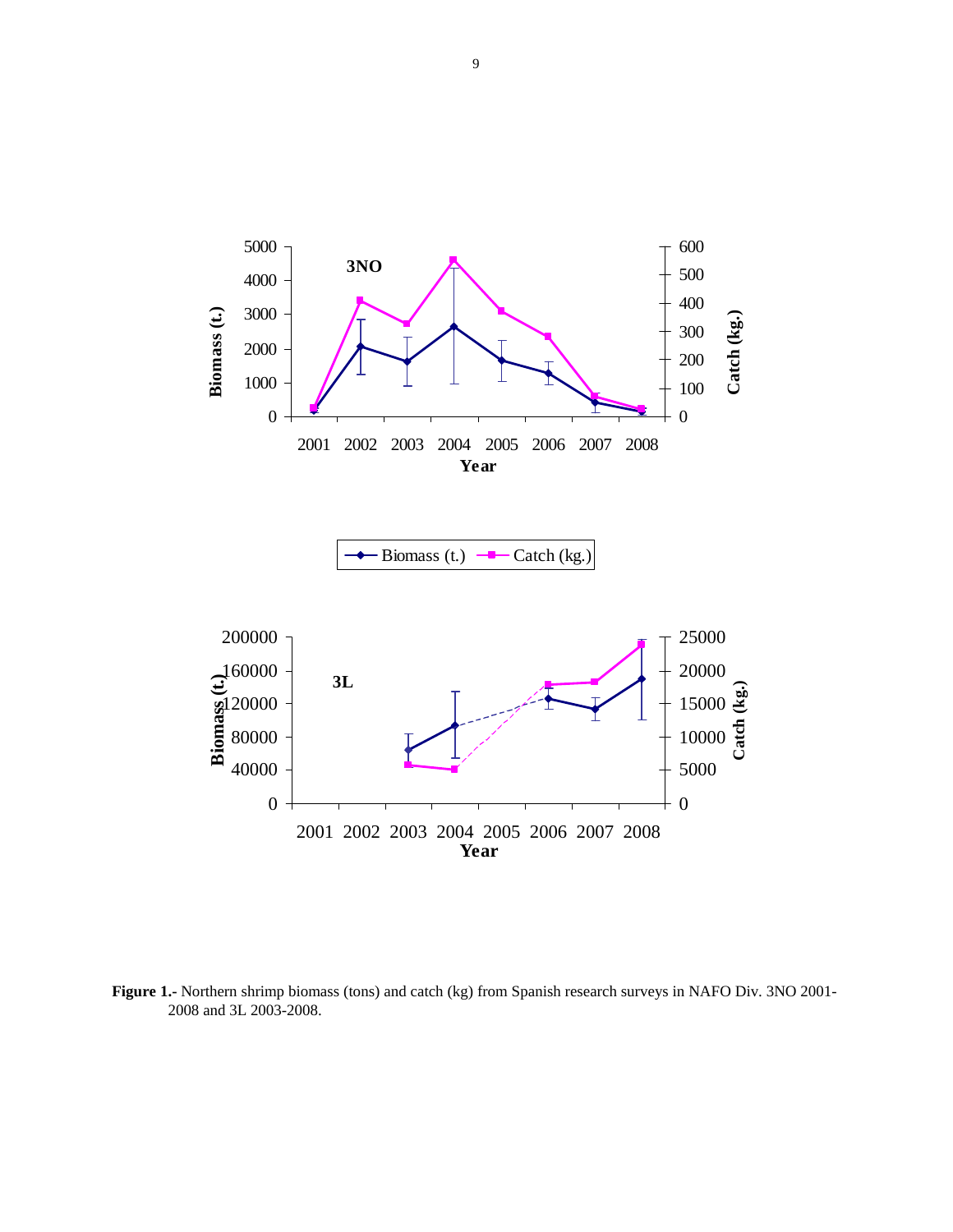

**Figure 2.-** Geographic distribution of Northern shrimp catches from Spanish bottom trawls surveys 2008.